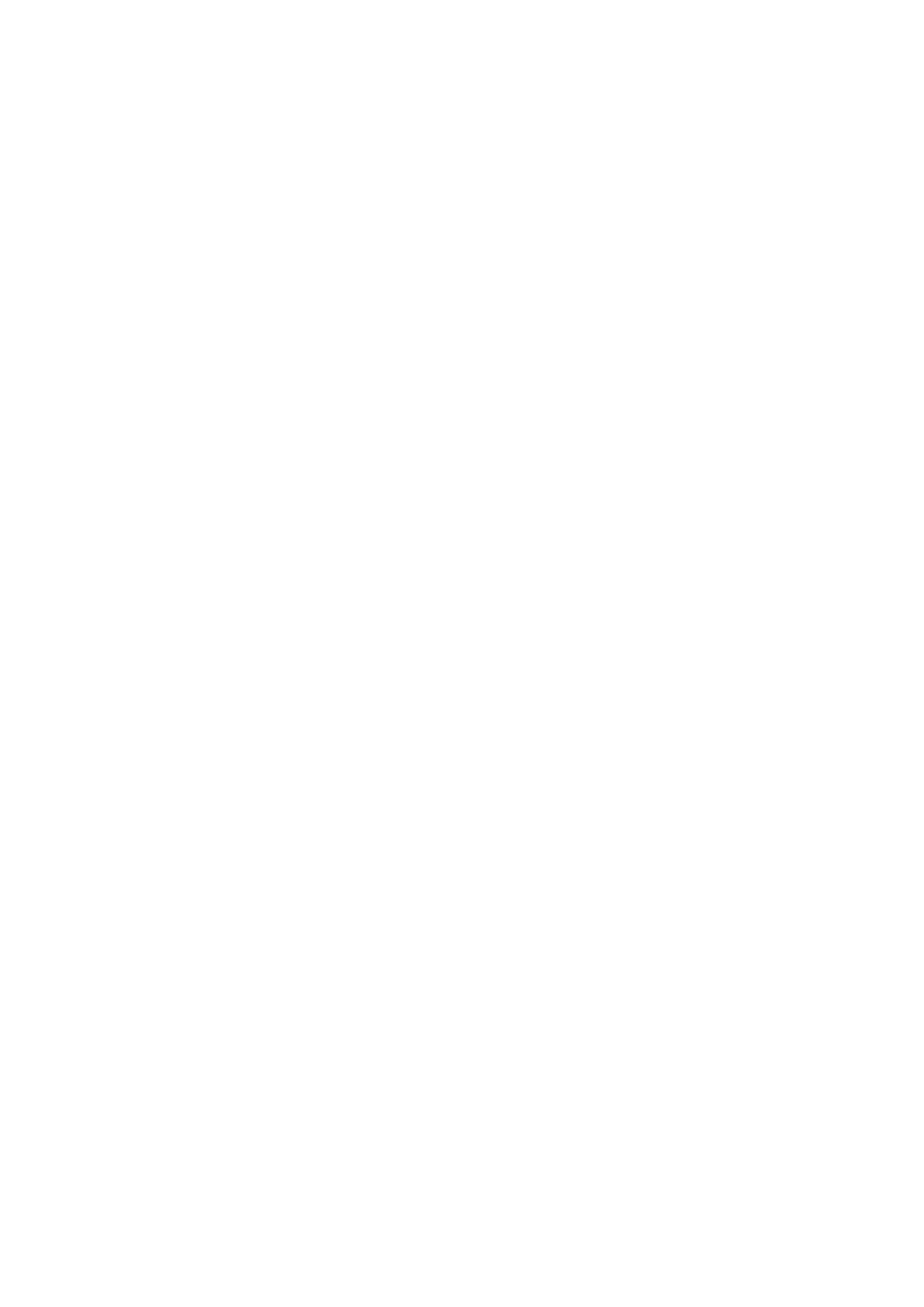This policy sets out our procedures for dealing with the unlikely event of a child going missing.

## **Responsibilities**

- It is the Headteacher's responsibility to ensure that all relevant staff are aware of this policy, to ensure relevant staff are aware of their responsibilities, what is expected and the procedures to follow and to ensure that the policy is reviewed on a timely basis.
- It is the responsibility of all staff to read the policy and act at all times according to its guidance.
- It is the responsibility of parents to ensure they provide correct and updated contact information on a timely basis and know the procedures for handover of their child at the beginning and end of sessions.
- It is the responsibility of governors to ensure they are aware of the school's procedures and to challenge/support the school in its review of this policy.
- $\bullet$

#### **Procedures aimed at reducing risk of a missing pupil**

#### **Start of the day:**

- Ensure parents are fully aware of the points at which responsibility for the care of their child passes from staff to them and vice versa.
- Children with before school clubs or activities are the schools' responsibility from the time of arrival and will be signed in on entry by an adult.
- The school gate opens at 8.45 and a senior member of staff will welcome the children and parents.
- The teachers will be on the playground from 8.45. Children and parents gather on the playground only; i.e. not on the playing field.
- At 8.50 the children enter the classroom with the teacher.
- At 8.55 the bell will signal the classroom doors closing and the register being taken.
- At 9.00 the school gate and external doors will be locked.
- Any child arriving after 9.00 to report to the front office.

#### **Home time:**

- Gates opened at 3pm to allow access for parents.
- Pupils in Foundation Stage and Key Stage 1 are seen to a parent or appropriate adult by the member of staff.
- Pupils in Key Stage 2 are dismissed at the cloakroom entrance. If an appropriate adult is not waiting on the playground, pupils return to their class teacher at the cloakroom entrance, unless there is written parental permission for the child to leave the school premises unaccompanied.
- After 10 minutes pupils who remain are accompanied by a member of staff to the main entrance to wait
- Parents of pupils in Key Stage 2 are strongly advised to collect their child but they may request that their child leaves the school premises unaccompanied. If they make this request, it must be in writing and the parents must take full responsibility for the child once he/she goes out of the school gates.
- An up-to-date list will be displayed in the staffroom and in classes of any child whose parents have written the request letter.